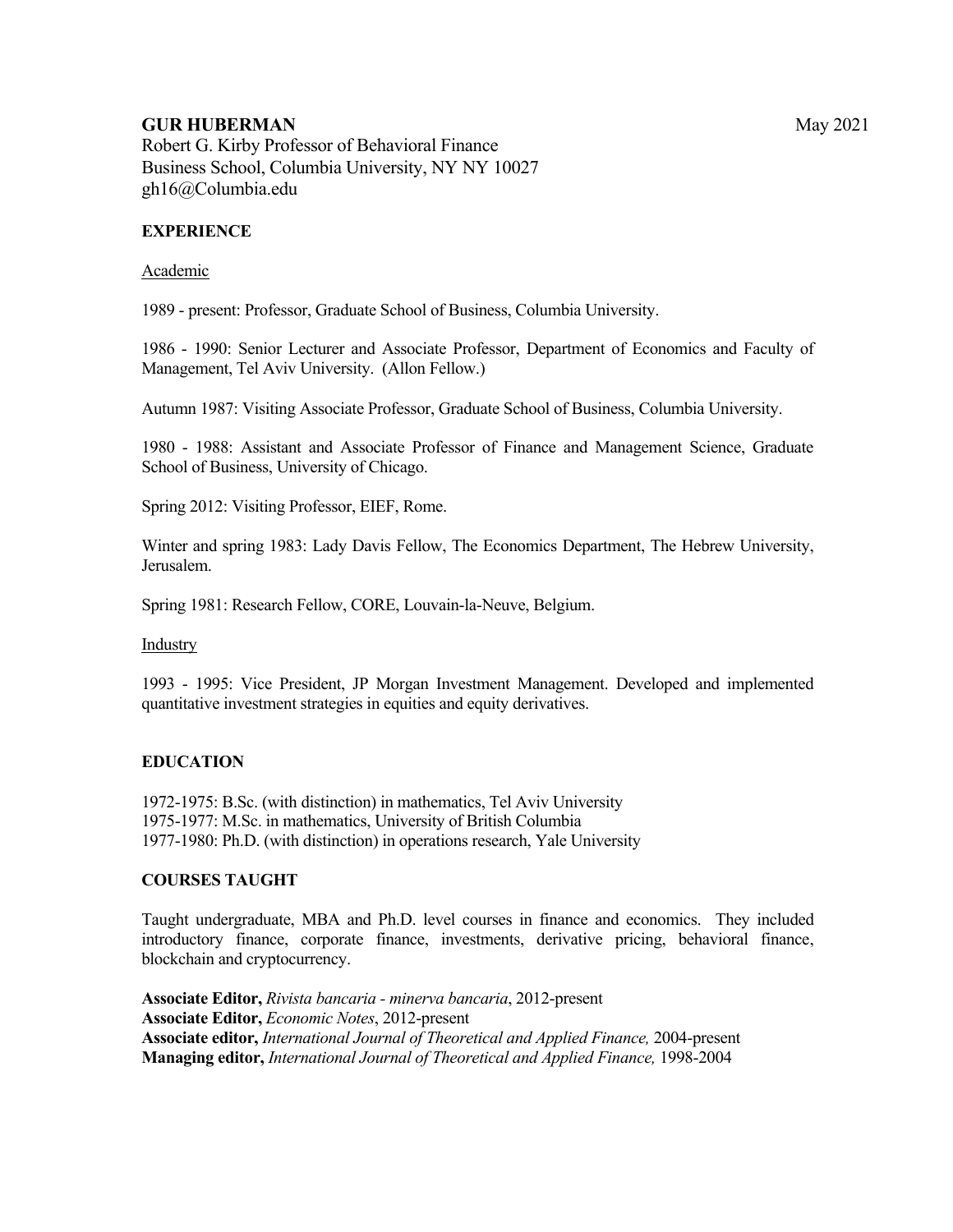#### **LIST OF PUBLICATIONS**

1. "Qualitative Behavior of a Fishery System," Mathematical Biosciences 42, 1-14 (1978).

2. "Minimum Cost Spanning Tree Games," Mathematical Programming 21, 1-18 (1981) (with D. Granot).

3. "The Nucleolus and the Essential Coalitions," Rand P-6195. Proceedings of the Fourth International Conference on Analysis and Optimization of Systems (l981) (a refereed publication).

4. "Optimal Locations on a Line Are Interleaved," Operations Research, 30, 745-759 (1982) (with E. V. Denardo and U. G. Rothblum).

5. "A Simple Approach to Arbitrage Pricing Theory," Journal of Economic Theory, 28, 183-191 (1982). Reprinted in Advances in Financial Economics: Volume I (Theory), Bhattacharya and Constantinides (editors), Roman and Allenhead publishers 1986.

6. "The Relationship Between Convex and Minimum Cost Spanning Tree Games: A Case for Permutationally Convex Games," SIAM Journal on Algebraic and Discrete Methods, 3, 288-292 (1982) (with D. Granot).

7. "Error Bounds for the Aggregated Convex Programming Problem," Mathematical Programming, 26, 100-108 (1983).

8. "Portfolio Turnpike Theorems, Risk Aversion and Regularly Varying Utility Functions," Econometrica, 51, 1345-1361 (1983) (with S. A. Ross).

9. "Optimal Insurance Policy Indemnity Schedules," Bell Journal of Economics, Autumn, 415-426 (1983) (with D. Mayers and C. W. Smith).

10. "On the Core and Nucleolus of Minimum Cost Spanning Tree Games," Mathematical Programming, 29, 323-347 (1984) (with D. Granot).

11. "Capital Asset Pricing in an Overlapping Generations Model," Journal of Economic Theory, 33, 232-248 (1984).

12. "External Financing and Liquidity" Journal of Finance, 39 895-908 (1984).

13. "Information Aggregation, Inflation and the Pricing of Indexed Bonds" Journal of Political Economy, 93, 92-114 (1985) (with G. W. Schwert).

14. "Mimicking Portfolios and Exact Arbitrage Pricing" Journal of Finance, 42, 1-9 (1987) (with S. Kandel and R. Stambaugh)

15. "Arbitrage Pricing Theory" The New Palgrave: A Dictionary of Economic Theory and Doctrine, 1987, 106-110.

16. "Value Line Rank and Firm Size" Journal of Business, 60, 577-589 (1987) (with S. Kandel).

17. "Mean Variance Spanning" Journal of Finance, 42, 873-888 (1987) (with S. Kandel).

18. "Optimality of Periodicity" Review of Economic Studies, 60, 127-138 (1988).

19. "Limited Contract Enforcement and Strategic Renegotiation" American Economic Review, 78, 471-478 (1988) (with C. Kahn).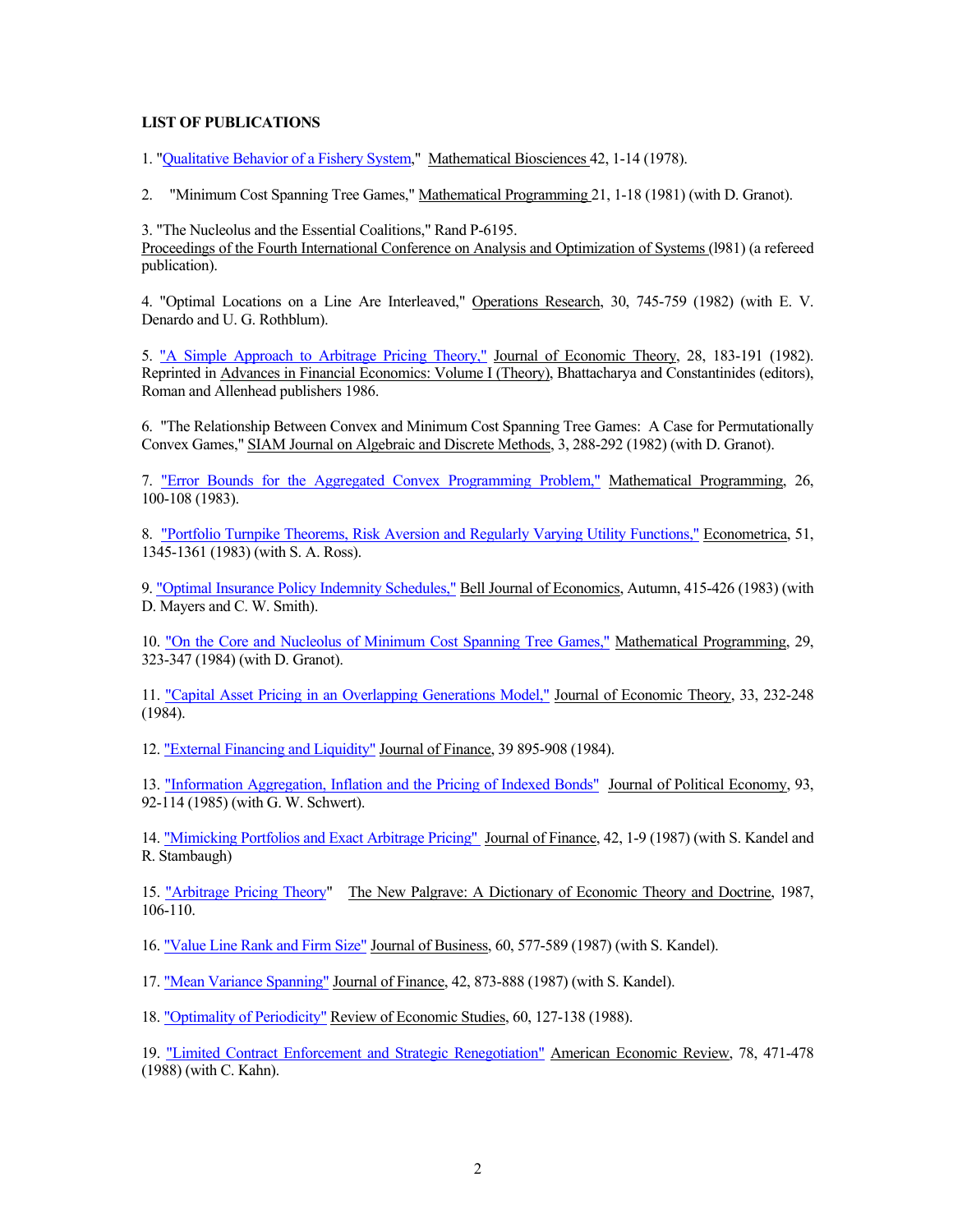20. "Two Sided Uncertainty and "Up or Out" Contracts" Journal of Labor Economics, 6, 423-444 (1988); reprinted in Personnel Economics, Lazear and McNabb, editors, Edward Elgar Publishing (2003?) (with C. Kahn).

21. "Strategic Renegotiation" Economics Letters, 28, 117-122 (1988) (with C. Kahn)

22. "Default, Foreclosure, and Strategic Renegotiation," Law and Contemporary Problems, 52 No 1 (Winter 1989), 49-62 (with C. Kahn).

23. "Firms' Fiscal Years, Size and Industry," Economics Letters, 29, 69-76 (1989) (with S. Kandel).

24. "Market Efficiency and Value Line's Record," Journal of Business, 63, 187-216 (1990)(with S. Kandel).

25. "Dividend Neutrality with Transaction Costs," Journal of Business, 63, Supplement S93-S106 (1990).

26. "Arbitrage Pricing Theory" The New Palgrave Dictionary of Money and Finance, 1991.

27. "On the Incentives for Money Managers: A Signalling Approach" European Economic Review, 37, 1065-1082 (1993) (with S. Kandel).

28. "The Desirability of Investment in Commodities Via Commodity Futures" Derivatives Quarterly 65-67 (Fall 1995).

29. "Corporate Risk Management to Reduce Borrowing Costs" Economics Letters, 54 (1997) 265-69.

30. "MarketNet: Market-Based Protection of Information Systems," with Yemini, Dalianas and Florissi, Proceedings of the First International Conference on Information and Computation Economies, October 25-28, 1999, Charleston, South Carolina, ACM Press.

31. "MarketNet: Protecting Access to Information Systems Through Financial Markets Controls," with Yemini, Dalianas and Florissi, Decision Support Systems special issue on Information and Computation Economies, 2000, 28/1-2, 205-216.

32. "Home Bias in Equity Markets: International and Intranational Evidence**,"** Intranational Macroeconomics, Hess, Gregory D., and Eric van Wincoop, editors, Cambridge University Press, 2000, 76- 91.

33. "Contagious Speculation and a Cure for Cancer: A Non-Event that Made Stock Prices Soar," with Tomer Regev, Journal of Finance Vol. 56, No.1, February 2001, 387-396, reprinted in The Psychology of World Equity Markets vol II, Werner De Bondt, editor, Edward Elgar 2005, 291-300.

34. "Systematic Liquidity," with Dominika Halka, Journal of Financial Research, Spring 2001, Vol. 24, No. 2, pp. 161-178. Selected Outstanding *JFR* Article for 2001

35. "Familiarity Breeds Investment," Review of Financial Studies, Fall 2001, Vol. 14, No. 3, pp 659-680; reprinted in The Psychology of World Equity Markets vol I, Werner De Bondt, editor, Edward Elgar 2005, 474-495.

36. "Behavioral Finance and Markets," Cognitive Processes and Economic Behaviour, Dimitri, Nicola, Marcello Basili and Itzhak Gilboa, editors, Routledge 2003, 1-14.

37. "Price Manipulation and Quasi-Arbitrage," with Werner Stanzl, Econometrica, July 2004, Vol. 74 No. 4, 1247-1276.

38. "Performance and Employer Stock in 401(k) Plans," with Paul Sengmueller, Review of Finance, Vol. 8, No.3, September 2004, 403-443.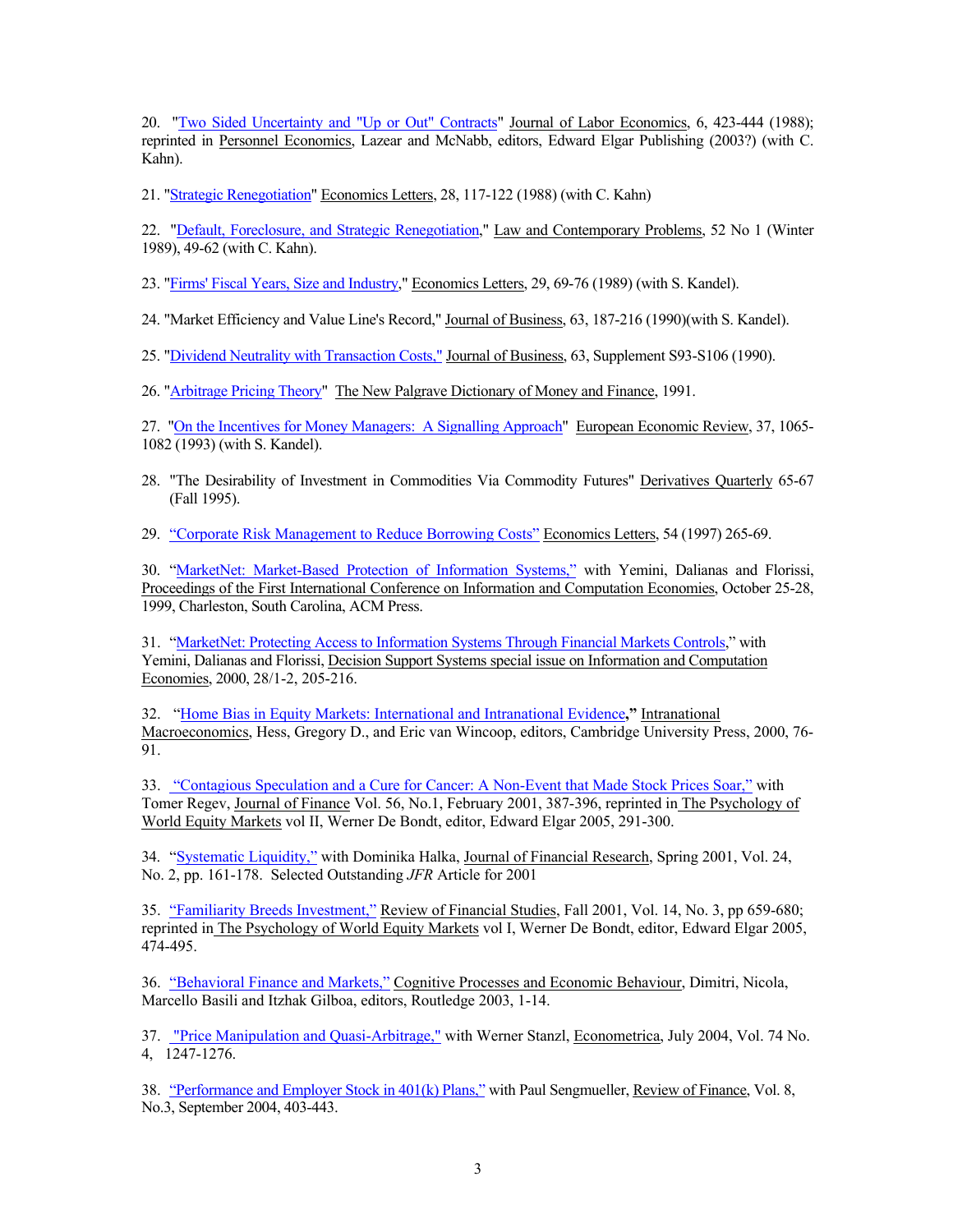39. "Do Stock Price Bubbles Influence Corporate Investment?" with Simon Gilchrist and Charles Himmelberg, Journal of Monetary Economics, 52 (4), 805-827 (May 2005).

40. "How much choice is too much: Determinants of individual contributions in 401K retirement plans," with Iyengar, S.S., and Jiang, W. In Mitchell, O.S. & Utkus, S.P (Eds.) Pension Design and Structure: New Lessons From Behavioral Finance. Oxford: Oxford University Press, 2004, pages 83-96.

41. "Optimal Liquidity Trading," with Werner Stanzl, Review of Finance, 9, 165-200 (2005).

42. "Offering vs. Choice in 401(k) Plans: Equity Exposure and Number of Funds," with Wei Jiang, Journal of Finance, 61 (2) 763-801 (April 2006); winner, Distinguished Paper award of the Smith-Breeden Prize.

43. "Talk and Action: What Individual Investors Say and What They Do" with Daniel Dorn Review of Finance, 9, 437-481 (2005).

44. "Arbitrage Pricing Theory," with Zhenyu Wang **,** an entry to The New Palgrave Dictionary of Economics, 2nd edition, S. N. Durlauf and L. E. Blume (eds), forthcoming, Palgrave Macmillan.

45. "Defined Contribution Pension Plans: Determinants of Participation and Contribution Rates," with Sheena Iyengar and Wei Jiang, Journal of Financial Services Research, 2007, vol. 31(1), 1-32.

46. "Correlated trading and returns," co-authored with Daniel Dorn and Paul Sengmueller, Journal of Finance,, Vol. 63 (2), pp. 885-920.

47. "Preferred Risk Habitat of Individual Investors," with Daniel Dorn, Journal of Financial Economics 97 (2010), 155-173.

48. "What is the NPV of Expected Future Profits of Money Managers?" Rivista Bancaria – Minerva Bancaria, No 1 2010, 7-37.

49. "Performance maximization of actively managed funds," with Paolo Guasoni and Zhenyu Wang, Journal of Financial Economics Volume 101, Issue 3, September 2011, Pages 574–595.

50. "Moral Hazard and Debt Maturity," with Rafael Repullo, working paper December 2013.

51. "Asset Pricing for the Shortfall Averse," with Paolo Guasoni, January 2017

52. "Monopoly without a Monopolist: An Economic Analysis of the Bitcoin Payment System," with Jacob Leshno and Ciamac Moallemi, Review of Economic Studies, to appear 2021; originally circulated August 2017. (Summary appears as a Dec 2017 VoxEU blogpost, The Economics of the Bitcoin Payment System.)

53. "Economic Expectations, Voting, and Decisions around Elections," with Tobias Konitzer, Masha Krupenkin, David Rothschild and Shawndra Hill, American Economic Review, 108; 597-602 May 2018.

54. "An Economist's Perspective on the Bitcoin Payment System," with Jacob Leshno and Ciamac Moallemi, AEA Papers and Proceedings, 109; 93-96 May 2019.

55. "Shortfall Aversion," with Paolo Guasoni and Dan Ren, Mathematical Finance, Volume 20 (3), 869- 920, 2020.

56. "Lightning Network Economics: Channels," with Paolo Guasoni and Clara Shikhelman, May 2021.

**Outside Activities 2011-2020**